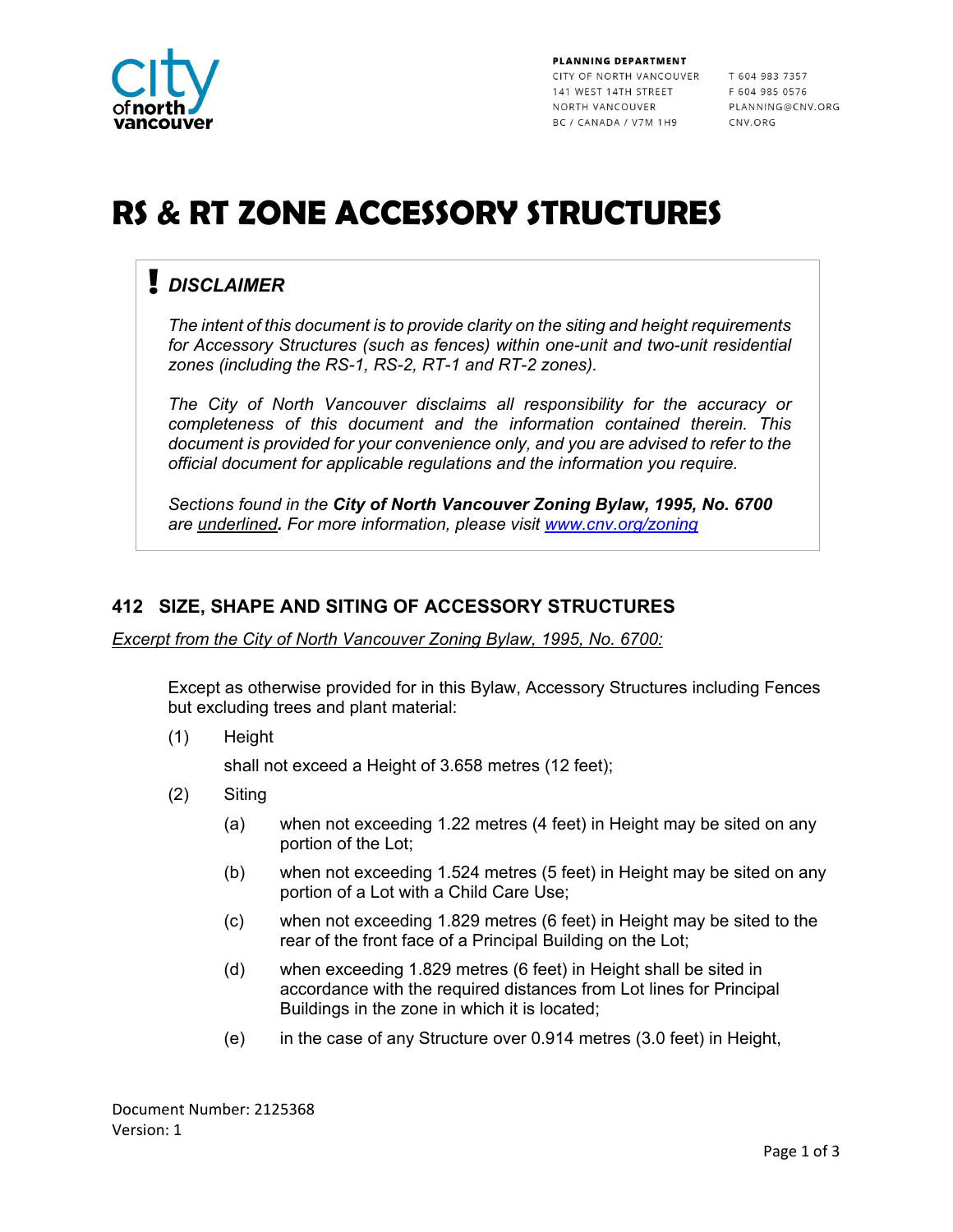- (i) shall not be sited within 4.57 metres (15 feet) of the intersection of the Lot lines along two Streets, or along a Street and a Lane, or along two Lanes;
- (ii) shall provide vision clearance from driveways in accordance with Section 906(4)(h);
- (f) notwithstanding the regulations under Subsections 412 (2) (b) and (c), a Trellis or a gazebo with no waterproof roof, up to 2.438 metres (8 feet) in Height, may be sited anywhere on the Lot.

### **PERMITTED HEIGHT & SITING OF FENCES**

The following diagram illustrates fence height on several common properties within the City. Note that corner lots (lots with an Exterior Lot Line) have additional considerations.



The 15' triangle is applicable to all corner lots and is measured along the property line, from the property corner. Structures, buildings, and landscaping within this triangle are restricted to 3' in height to ensure visibility.

All fences must be located entirely on the owner's property. To confirm the location of any property line, a survey can be requested from the BC Land Title & Survey Authority [\(www.ltsa.ca\)](http://www.ltsa.ca/).